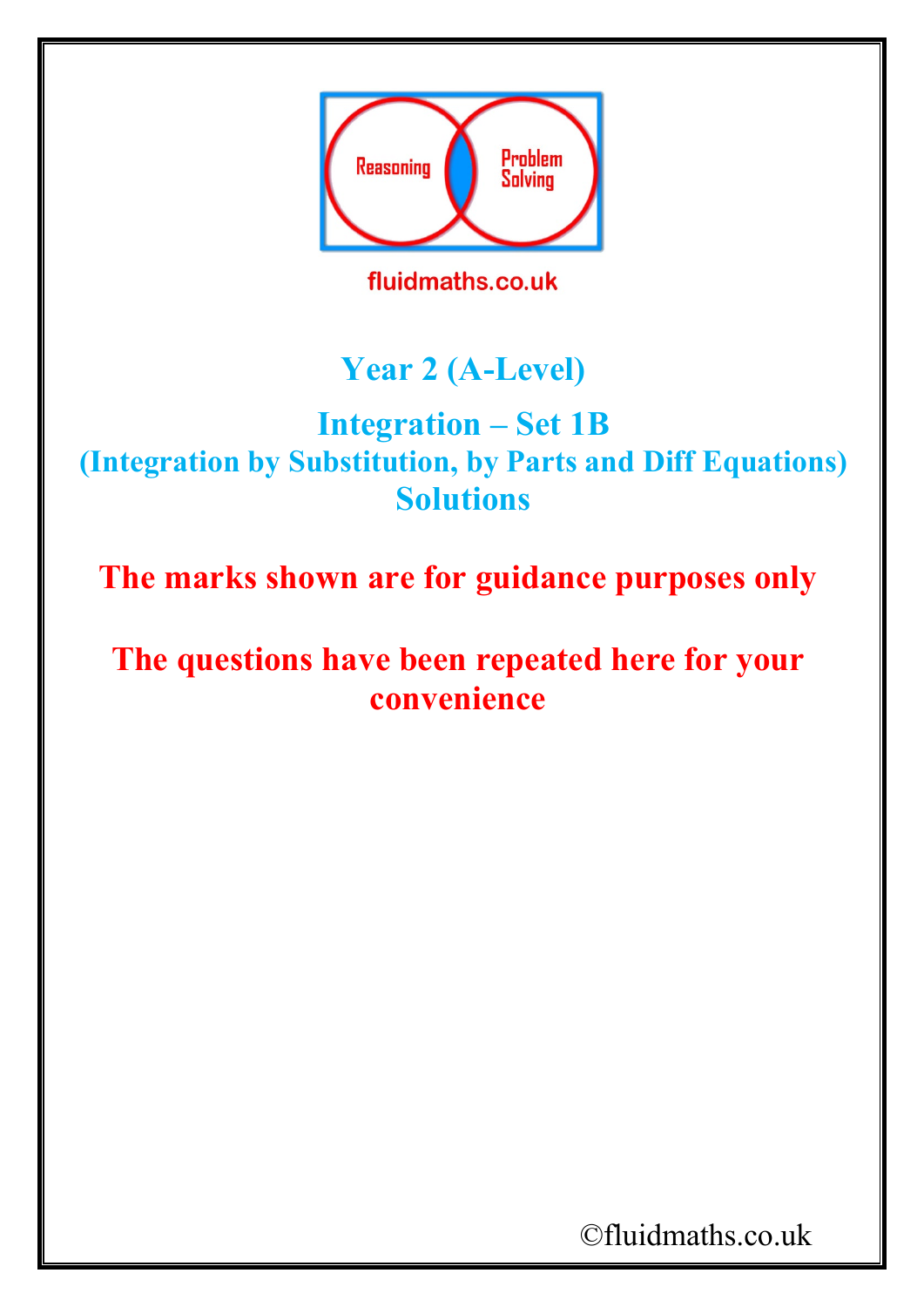Given that  $u = 1 - e^{3x}$ a)Find  $\int \frac{e^{3x}}{\sqrt{1-e}}$  $\sqrt{1-e^{3x}}$  $dx$ b) Hence show that  $\int_0^2 \frac{e^{3x}}{\sqrt{1-e^x}}$  $\sqrt{1-e^{3x}}$  $dx = -\frac{2}{3}$ 3  $\int_0^2 \frac{e^{3x}}{\sqrt{1-e^{3x}}} dx = -\frac{2}{3}\sqrt{1-e^{6x}}$ **Solution** a)  $u = 1 - e^{3x}$  Therefore,  $e^{3x} = 1 - u$ <u>аи</u>  $\boldsymbol{d}$  $=-3e^{3x}$  $e^{3x}dx = -\frac{1}{3}$ 3 **[1mark]** Therefore,  $\int \frac{e^{3x}}{\sqrt{1-e}}$  $\sqrt{1-e^{3x}}$  $dx = \int \frac{-1}{3\sqrt{t}}$  $\frac{d}{3\sqrt{u}}$  $=-\frac{1}{3}\int u^{-\frac{1}{2}}$  $\overline{2}$  *du* [1mark]  $=-\frac{1}{3}$ 3 ×  $\overline{1}$ 2 1 2 **[1mark]**  $=-\frac{1}{3}$ 3  $\times \frac{(1-e^{3x})}{1}$  $\overline{1}$ 2  $\overline{\phantom{1}}$ 2  $=$  $\left| -\frac{2}{3} \right|$ 3  $\times (1 - e^{3x})$  $\overline{\mathsf{1}}$  $2 + C$ or  $-\frac{2}{3}$ 3  $\sqrt{1-e^{3x}+C}$  [2marks]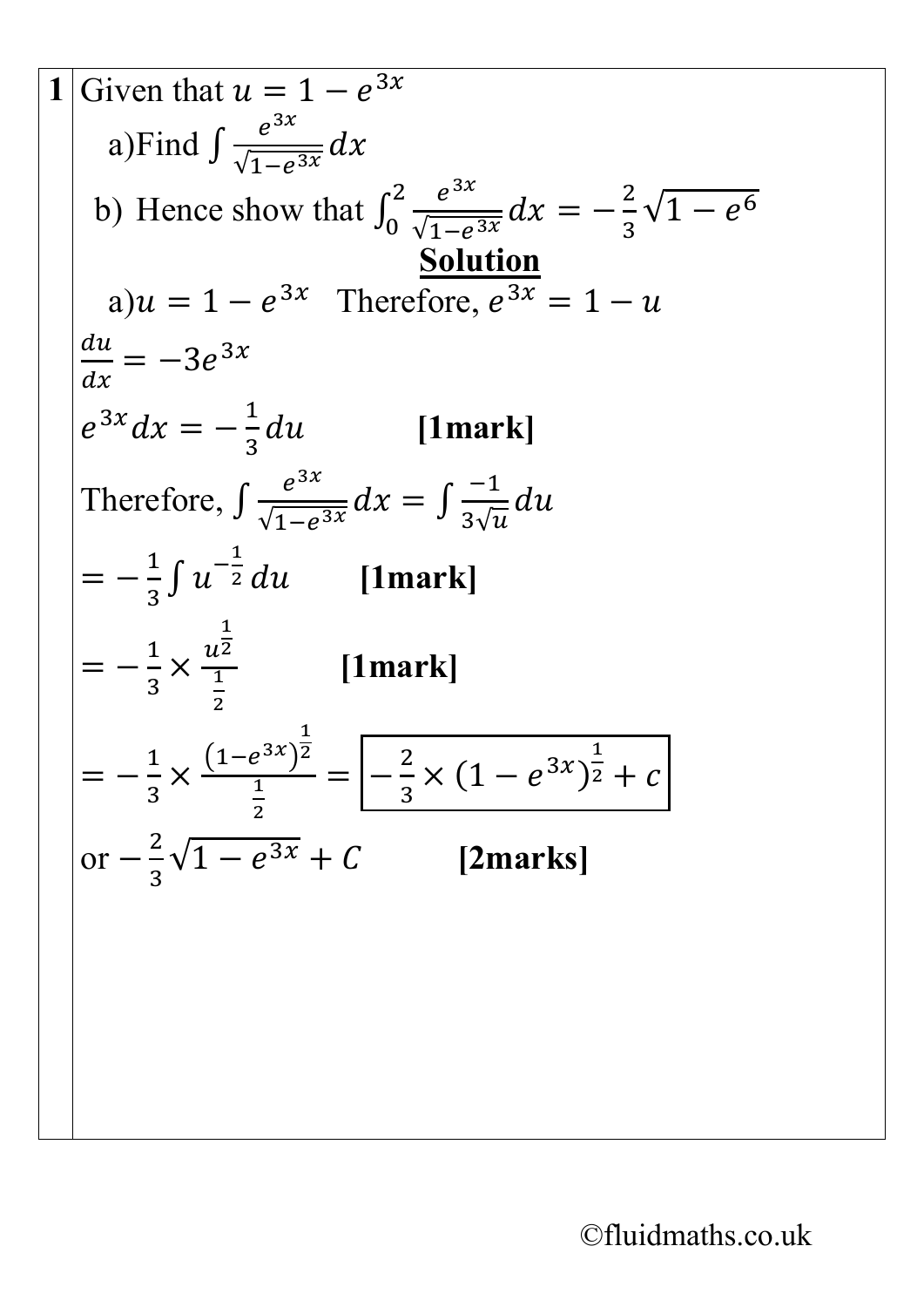b) From part a  
\n
$$
\int \frac{e^{3x}}{\sqrt{1-e^{3x}}} dx = -\frac{2}{3} \times (1-e^{3x})^{\frac{1}{2}} + C
$$
\nTherefore, 
$$
\int_0^2 \frac{e^{3x}}{\sqrt{1-e^{3x}}} dx = \left[-\frac{2}{3} \times (1-e^{3x})^{\frac{1}{2}}\right]_0^2
$$
\n
$$
= \left(-\frac{2}{3} \times (1-e^{3(2)})^{\frac{1}{2}} + \frac{2}{3} \times (1-e^{0})^{\frac{1}{2}}\right) \qquad \text{[1mark]}
$$
\n
$$
= \left(-\frac{2}{3} \times (1-e^{6})^{\frac{1}{2}}\right) = \left[-\frac{2}{3} \sqrt{1-e^{6}}\right] \qquad \text{[2marks]}
$$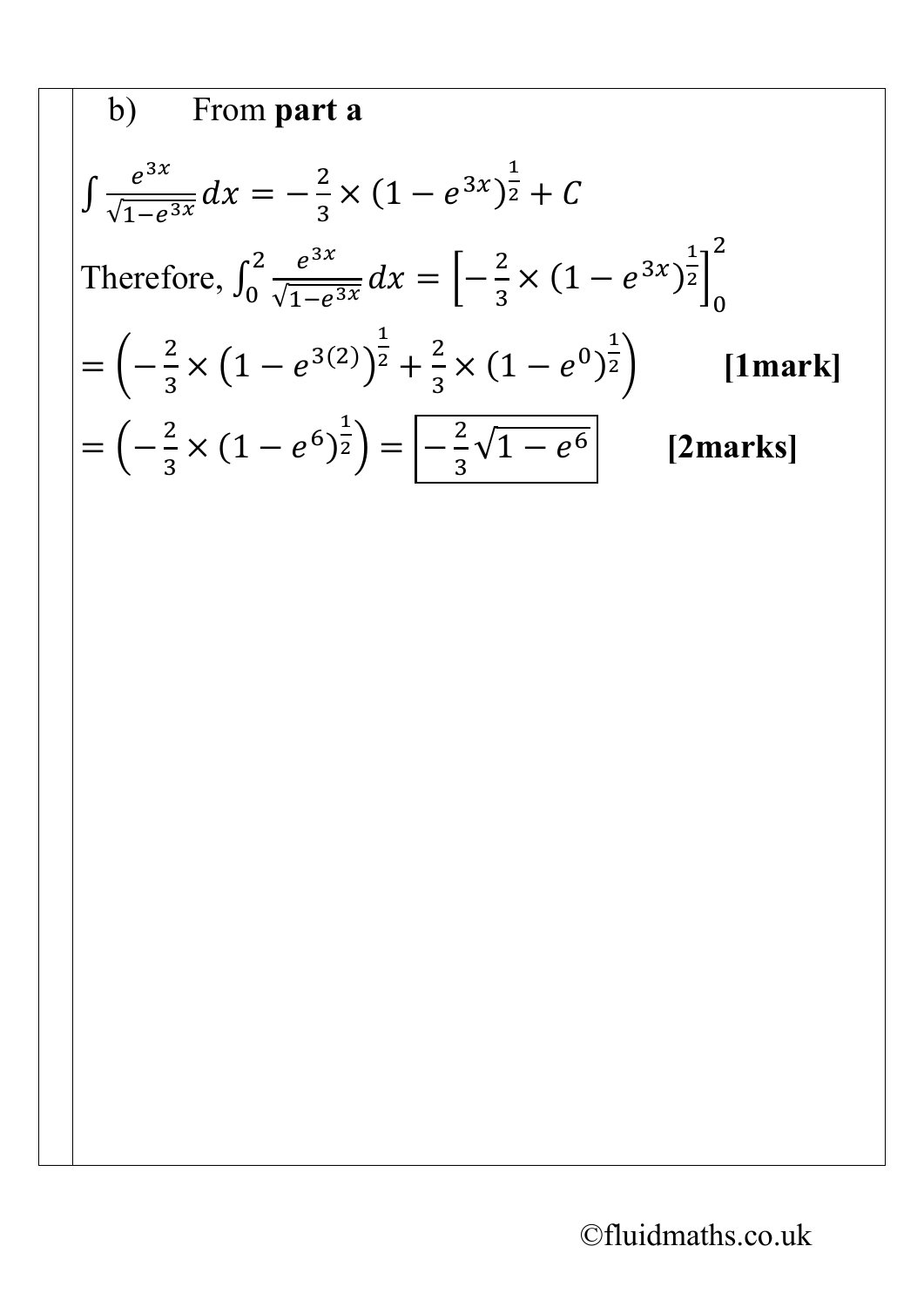a) Show that 
$$
2x \sin 2x = 4x \sin x \cos x
$$
  
\nb) Hence use integration by parts to prove that  
\n
$$
\int_{\frac{\pi}{6}}^{\frac{\pi}{2}} 2x \sin 2x \, dx = \frac{7\pi - 3\sqrt{3}}{12}
$$
\nSolution  
\na) Starting from LHS,  
\n $\sin 2x = \sin(x + x)$ ,  
\nUsing the expansion of sin  $(A + B)$   
\n $\sin(x + x) = \sin x \cos x + \cos x \sin x$   
\nTherefore sin  $2x = 2 \sin x \cos x$  into  $2x \sin 2x$   
\nHence  $2x \times 2 \sin x \cos x = 4x \sin x \cos x$  [1mark]  
\nb) Integration by parts:  $\{ \int v \frac{du}{dx} dx = vu - \int u \frac{dv}{dx} dx \}$   
\n $= 2 \left[ \frac{1}{2} \left( -x \cos 2x - 2 \int \frac{1}{2} \cos 2x \, dx \right) \right]_{\frac{\pi}{6}}^{\frac{\pi}{2}}$  [1mark]  
\n $= 2 \left[ \frac{1}{2} \left( -x \cos 2x - 2 \left( -\frac{1}{4} \sin 2x \right) \right) \right]_{\frac{\pi}{6}}^{\frac{\pi}{2}}$  [1mark]  
\n $= \left[ \left( -x \cos 2x + \frac{1}{2} \sin 2x \right) \right]_{\frac{\pi}{6}}^{\frac{\pi}{2}}$  [1mark]  
\n $= 2 \left( -\frac{\pi}{4} \cos \pi + \frac{1}{2} \sin \pi + \frac{\pi}{12} \cos \frac{\pi}{3} - \frac{1}{2} \sin \frac{\pi}{3} \right)$  [1mark]  
\n $= 2 \left( \frac{7\pi - 3\sqrt{3}}{24} \right) = \frac{7\pi - 3\sqrt{3}}{12}$  [1mark]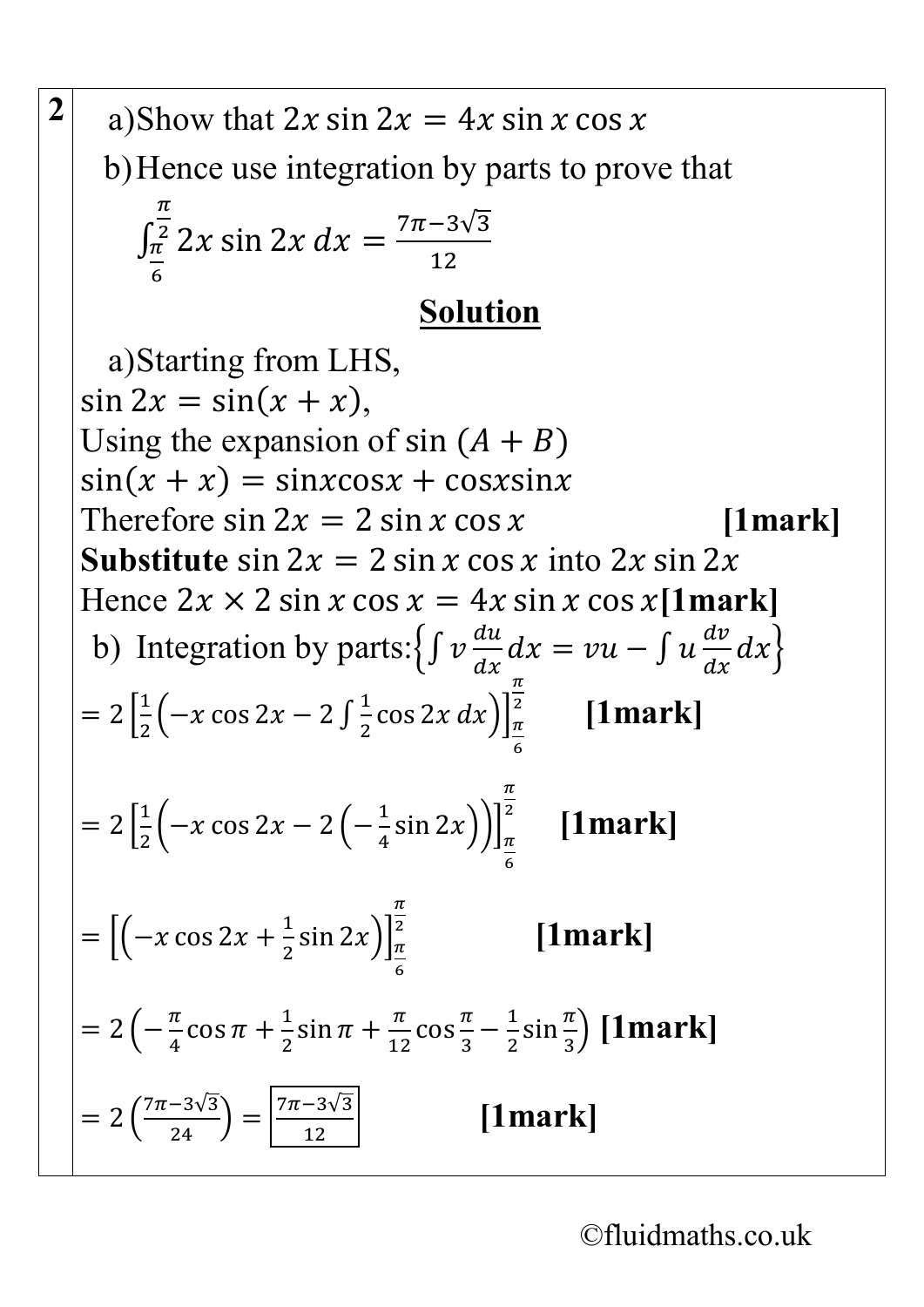3 Prove that 
$$
\int_0^{3\pi} e^{2x} \sin 3x \, dx = \frac{3e^{6\pi}+3}{13}
$$
  
\nIntegration by parts formula:  $\{ \int v \frac{du}{dx} dx = vu - \int u \frac{dv}{dx} dx \}$   
\n $u = e^{2x}$  Therefore,  $\frac{du}{dx} = 2e^{2x}$  [1mark]  
\n $\frac{dv}{dx} = \sin 3x$  Therefore,  $v = -\frac{1}{3} \cos 3x$  [1mark]  
\nStart from LHS, applying integration by parts,  
\n $= -\frac{1}{3}e^{2x} \cos 3x - \int \left( -\frac{2}{3} e^{2x} \cos 3x \right) dx$   
\n $= -\frac{1}{3}e^{2x} \cos 3x - \left( -\frac{2}{3} \int e^{2x} \cos 3x \, dx \right)$  [1mark]  
\nApplying integration by parts again,  
\n $= -\frac{1}{3}e^{2x} \cos 3x - \left[ -\frac{2}{3} \left( \frac{1}{3} e^{2x} \sin 3x - \left( -\frac{2}{3} \int e^{2x} \sin 3x \, dx \right) \right) \right]$   
\n[1mark]  
\n $= -\frac{1}{3}e^{2x} \cos 3x - \left( -\frac{2}{3} \left( \frac{1}{3} e^{2x} \sin 3x - \frac{2}{3} \int e^{2x} \sin 3x \, dx \right) \right)$   
\n[1mark]  
\nLet,  $\int e^{2x} \sin 3x \, dx = u$   
\n $u = -\frac{1}{3}e^{2x} \cos 3x - \left( -\frac{2}{3} \left( \frac{1}{3} e^{2x} \sin 3x - \frac{2}{3} u \right) \right)$   
\n[1mark]  
\n[1mark]  
\n[1mark]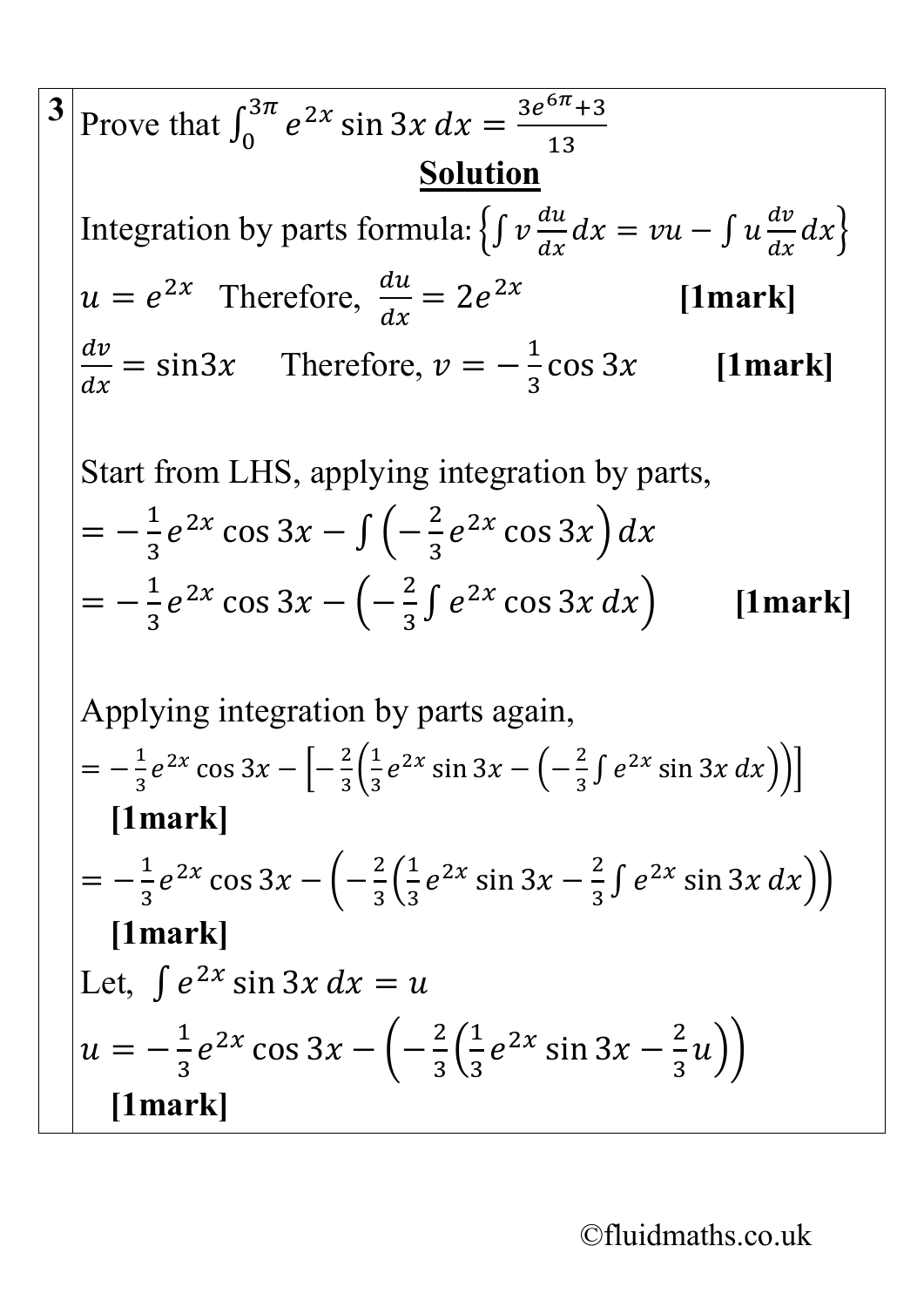$$
\int e^{2x} \sin 3x \, dx = \frac{-3e^{2x} \cos 3x}{13} + \frac{2e^{2x} \sin 3x}{13} \quad \text{[1mark]}
$$
  
=  $\left[ \frac{-3e^{2x} \cos 3x}{13} \right]_0^{3\pi} + \left[ \frac{2e^{2x} \sin 3x}{13} \right]_0^{3\pi} \quad \text{[1mark]}$   
Hence,  $\int e^{2x} \sin 3x \, dx = \frac{3e^{6\pi} + 3}{13} \quad \text{[1mark]}$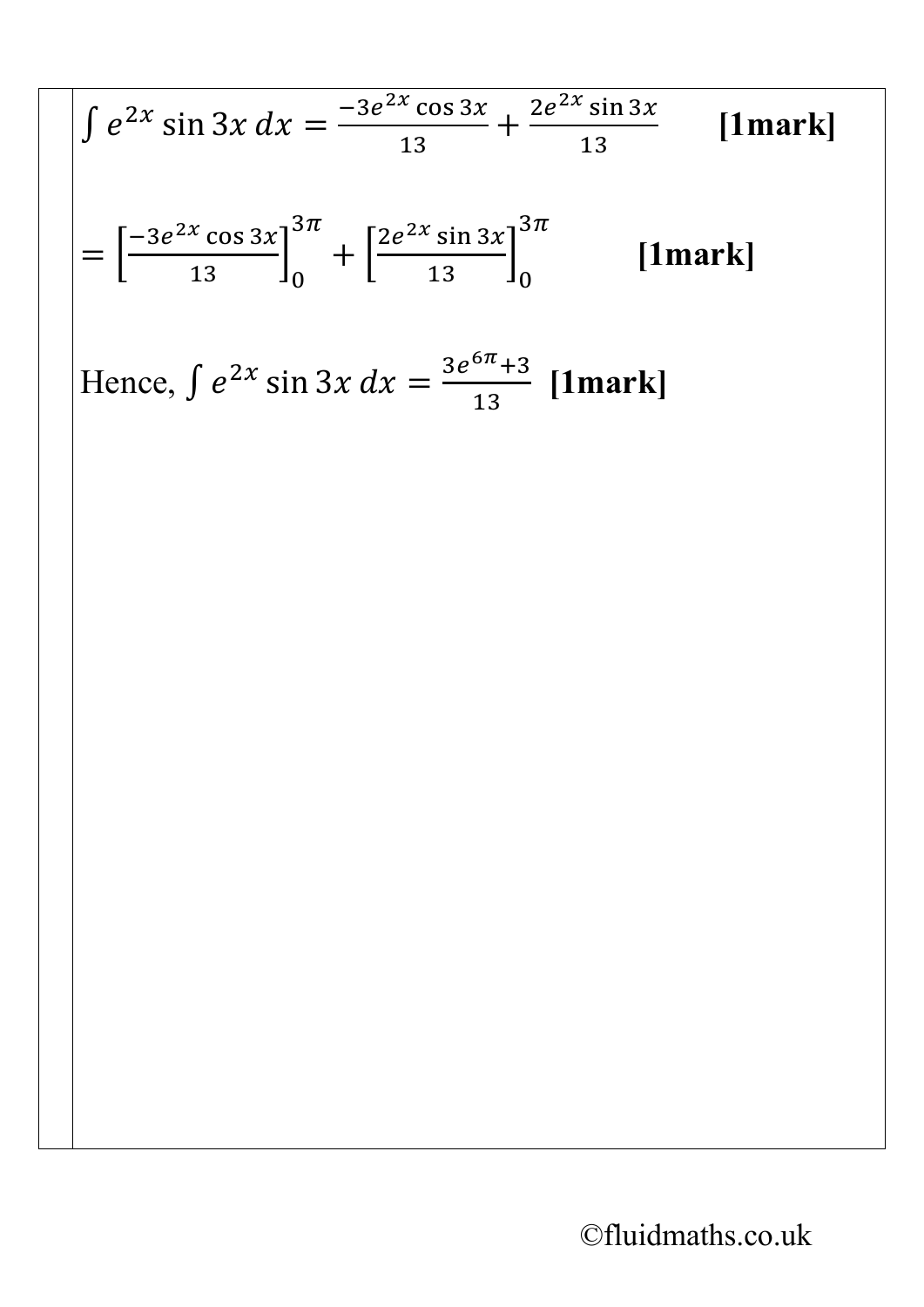4 A family of parabolas is defined by differential equation  
\n
$$
dy = (5x - 3)dx
$$
  
\nTwo members of the family, f(x) and g(x) pass through  
\nthe points (4, 5) and (1, 8) respectively.  
\na) Find the equations for f(x) and g(x)  
\nb) Hence find the area bound between f(x) and  $-g(x)$   
\n(a)  
\n
$$
\frac{dy}{dx} = 5x - 3
$$
 [1mark]  
\nIntegrating Both sides  
\n
$$
\int \frac{dy}{dx} = 5 \int x dx - 3 \int 1 dx
$$
\n
$$
y = \frac{5}{2}x^2 - 3x + c
$$
 [1mark]  
\nUsing (4, 5)  
\n
$$
5 = \frac{5}{2}(4^2) - 3(4) + c
$$
\n
$$
5 = 5(8) - 3(4) + c
$$
\n
$$
c = 5 - 40 + 12
$$
\n[1mark]  
\nHence, f(x) =  $\frac{5}{2}x^2 - 3x - 23$  [1mark]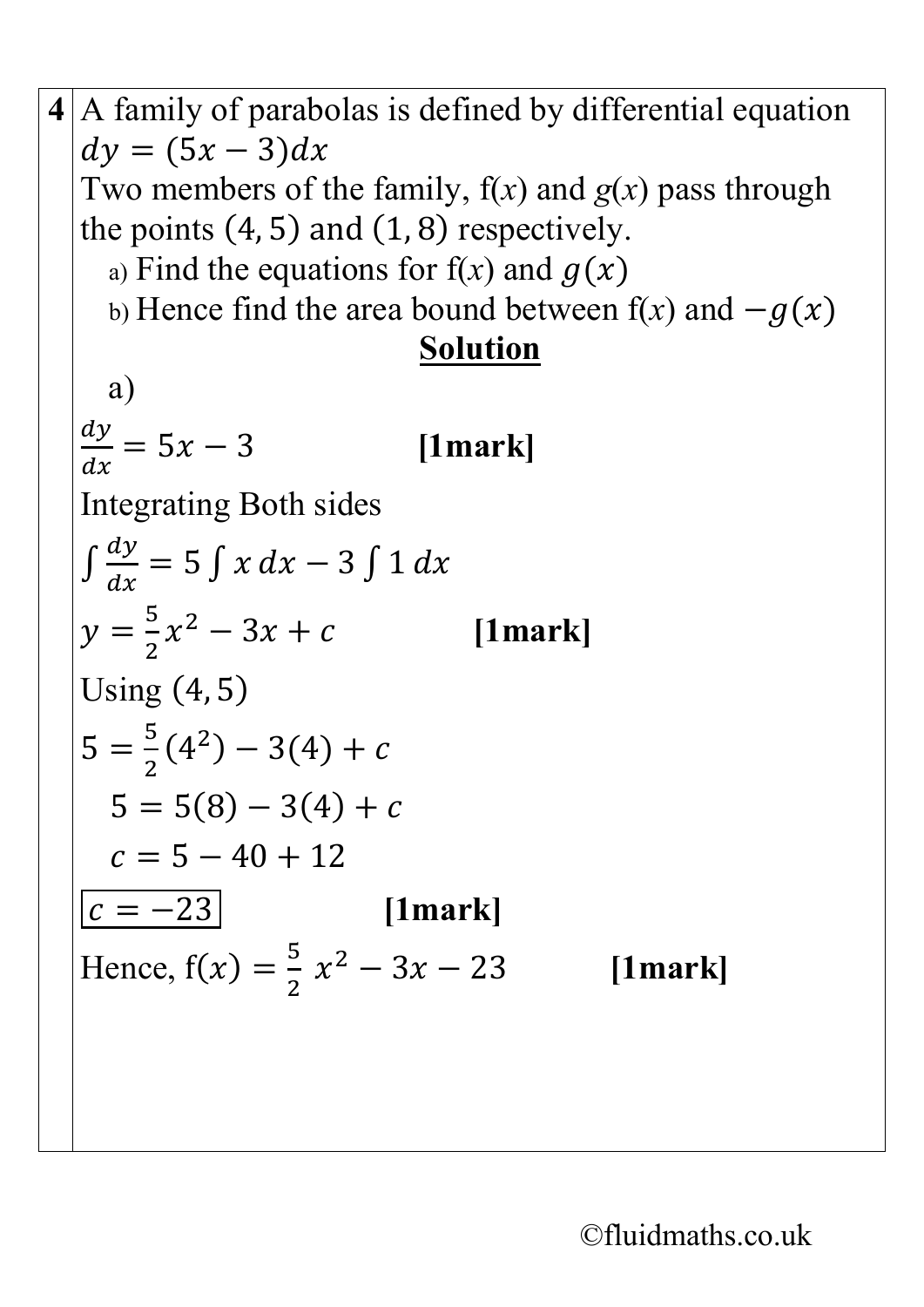Using (1, 8)  
\n
$$
y = \frac{5}{2}x^2 - 3x + c
$$
\n
$$
8 = \frac{5}{2}(1^2) - 3(1) + c
$$
\n
$$
c = \frac{17}{2}
$$
\n[1mark]  
\nHence,  $g(x) = \frac{5}{2}x^2 - 3x + \frac{17}{2}$  [1mark]  
\nb) If  $g(x) = \frac{5}{2}x^2 - 3x + \frac{17}{2}$   
\nThen  $-g(x) = -\frac{5}{2}x^2 + 3x - \frac{17}{2}$  [1mark]  
\n
$$
\frac{5}{2}x^2 - 3x - 23 = -\frac{5}{2}x^2 + 3x - \frac{17}{2}
$$
 [1mark]  
\n $5x^2 - 6x - 46 = -5x^2 + 6x - 17$   
\n $10x^2 - 12x - 29 = 0$   
\n $x = 2.41$  (3sf) or  $x = -1.21$  (3sf) [1mark]  
\nThe area bound between the functions will be given as  
\n
$$
\int_{-1.21}^{2.41} (-g(x)dx - f(x))dx
$$
\nSo we have  
\n
$$
\int_{-1.21}^{2.41} (-\frac{5}{2}x^2 + 3x - \frac{17}{2}) - \int_{-1.21}^{2.41} (\frac{5}{2}x^2 - 3x - 23) dx
$$
\n[1mark]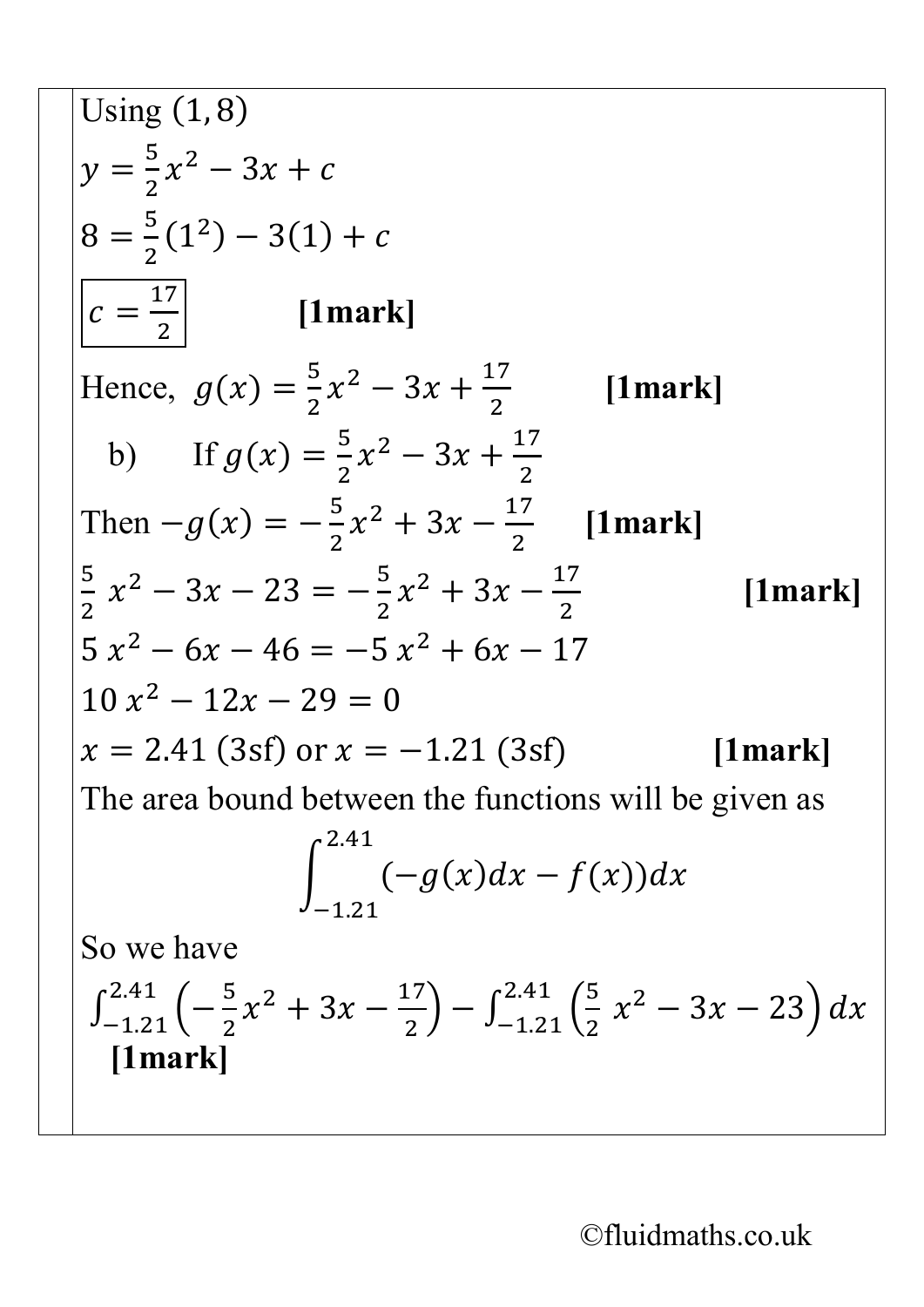$$
= \left[ -\frac{5}{6}x^3 + \frac{3}{2}x^2 - \frac{11}{2}x \right]_{-1.21}^{2.41} - \left[ \frac{5}{6}x^3 - \frac{3}{2}x^2 - 23x \right]_{-1.21}^{2.41}
$$
  
\n[2marks]  
\n= -37.3 - (-76.5) = 39.2 [1mark]  
\nHence, the area is 39.2 square units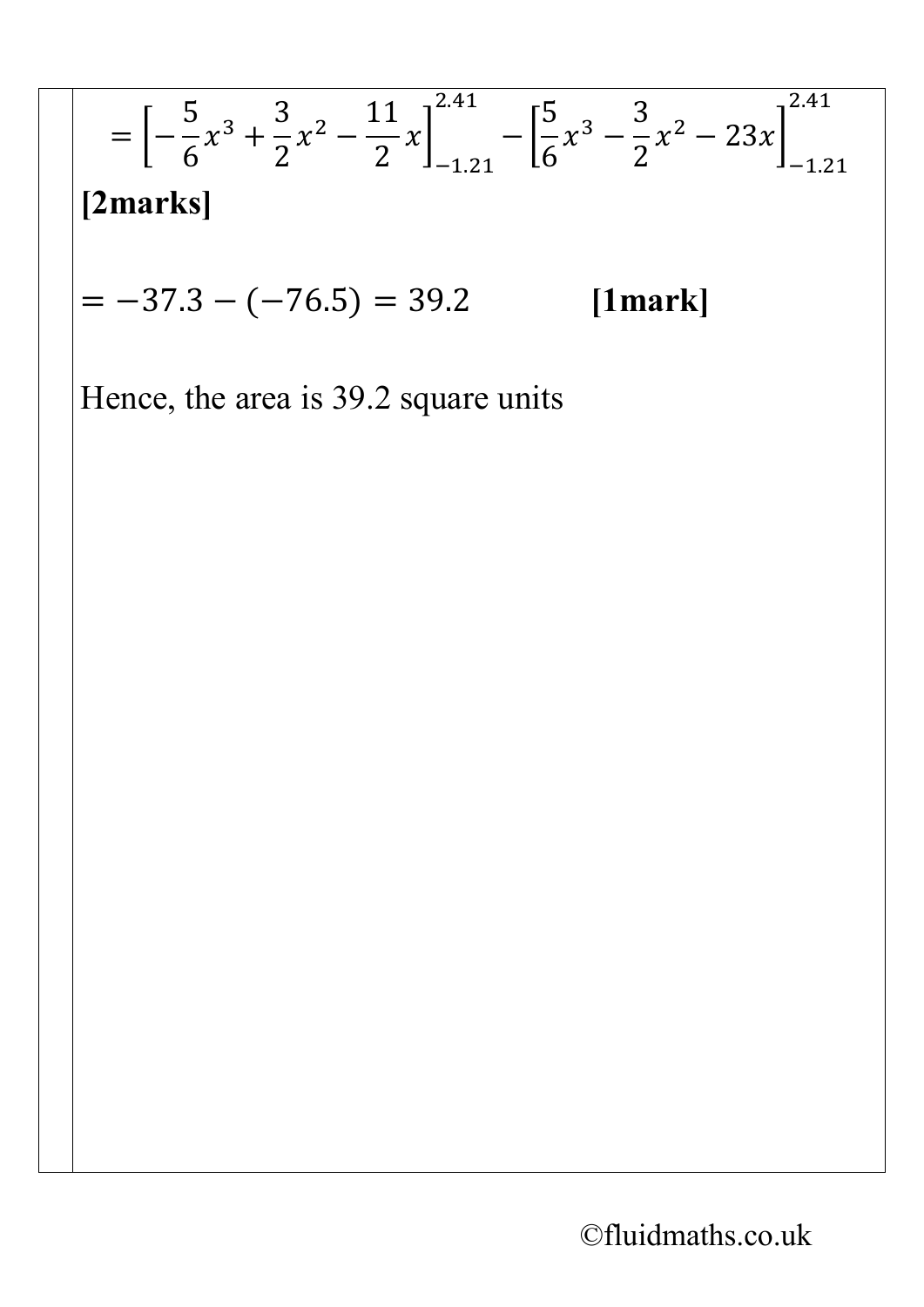**5** a) Express  $\frac{3x+4}{x(x+1)}$  in partial fractions b)Hence find the general solution for the differential equation  $x(x + 1) \frac{dy}{dx} = y(3x + 4)$  $\boldsymbol{d}$ c)Hence find the particular solution when  $x = 2$ and  $y = 3$ **Solution** a)  $3x+4$  $x(x+1)$ =  $\frac{A}{1}$  $\chi$  $+\frac{B}{(x+1)}$  $3x + 4 = A(x + 1) + Bx$  [1mark] Let  $x = 0$ ,  $\overline{A = 4}$  [1mark] Let  $x = -1$ ,  $\boxed{B = -1}$  [1mark] Hence,  $\frac{3x+4}{x(x+1)}$  $x(x+1)$ =  $\frac{4}{x} - \frac{1}{(x+1)}$  **[1mark]** b)  $x(x + 1)\frac{dy}{dx}$  $\boldsymbol{d}$  $= y(3x + 4)$  $\frac{1}{\nu}$ =  $3x+4$  $x(x+1)$ Integrating both sides,  $\int \frac{1}{y} y' dy = \int \frac{3x+4}{x(x+1)}$  **[1mark]**  $\ln y = \int \frac{4}{x} dx - \int \frac{1}{x+1}$ **[1mark]**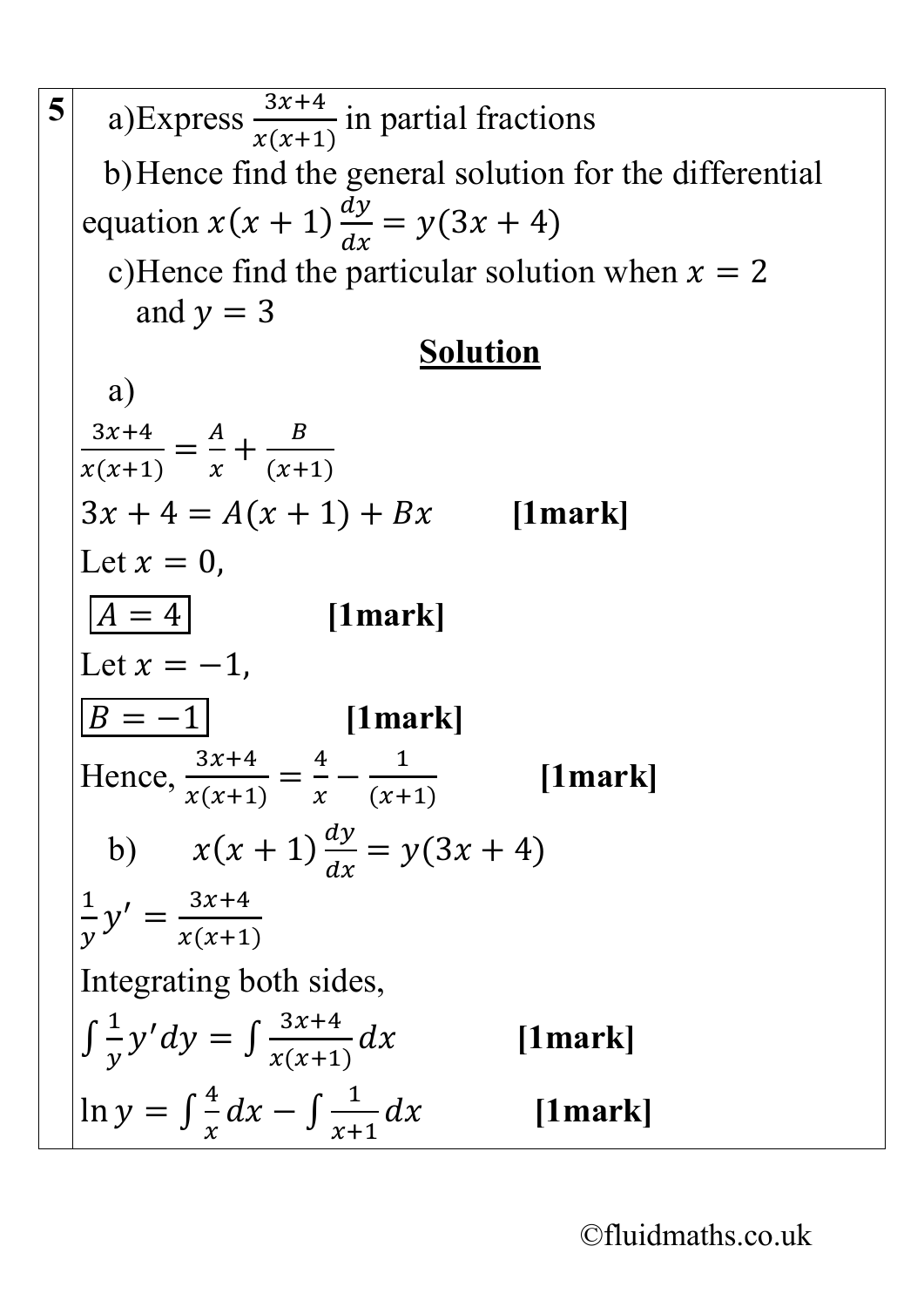